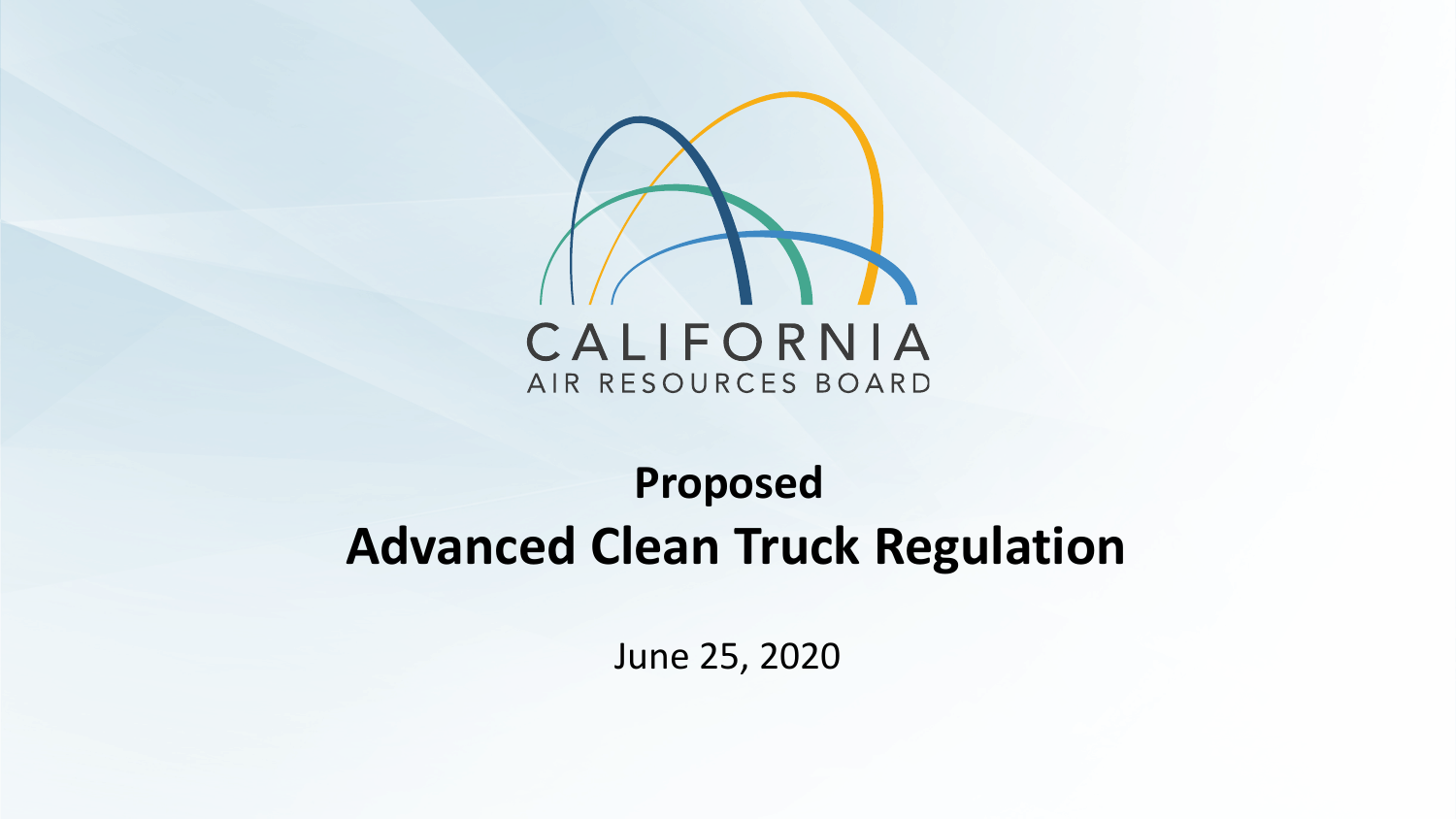# **Today's Overview**

- Background and Board direction from December 2019 hearing
- **EXECUTE:** Assessing the EMA Proposal
- **EXECT:** Staff's response to Board Direction
	- Increase zero-emission vehicle (ZEV) sales
	- Streamline large entity reporting
- **Next steps**

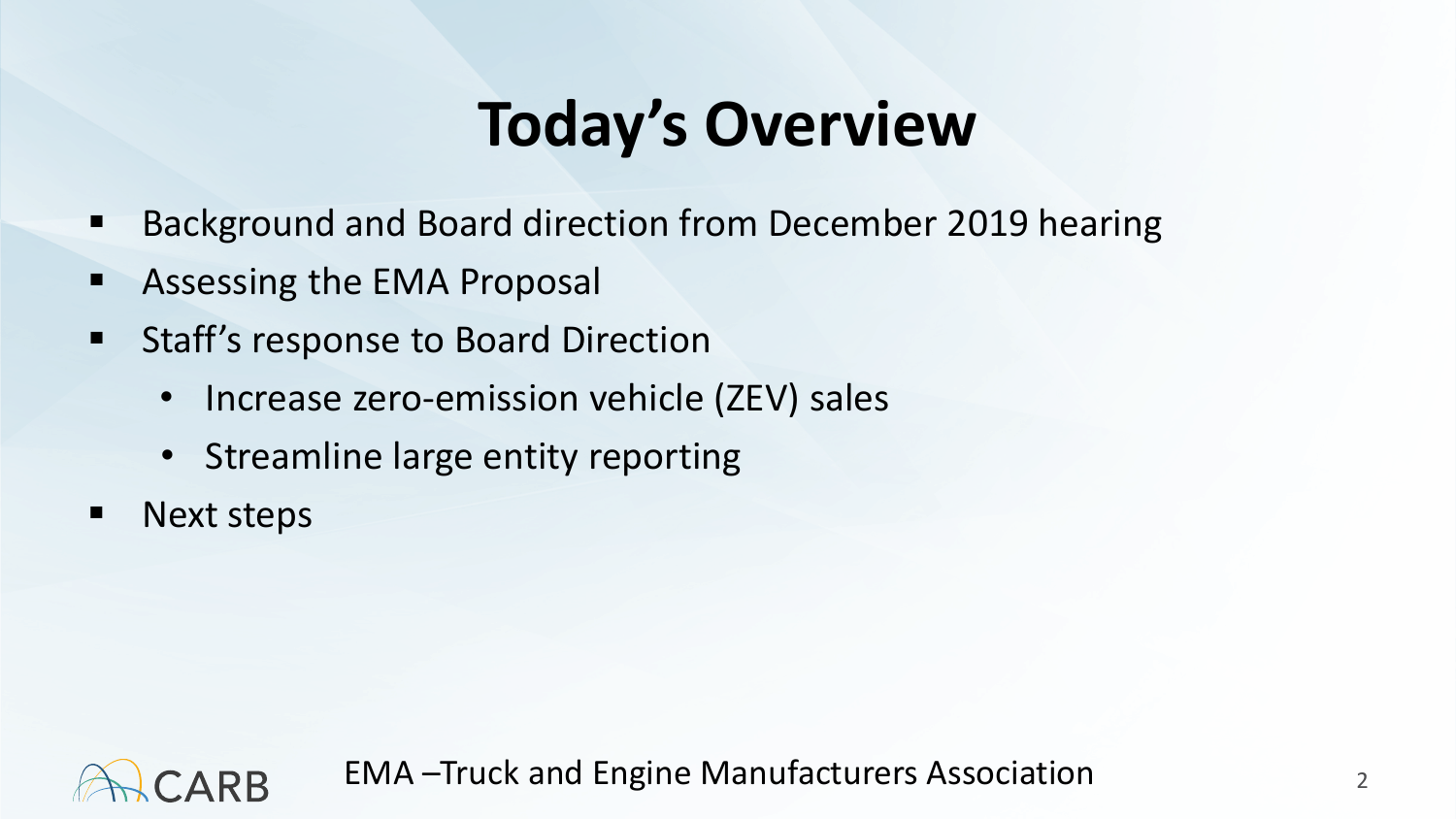# **Synergistic Regulations Meet Targets**

#### **Advanced Clean Trucks**

Goal: Foster and accelerate large-scale production of zero-emission trucks

#### **Low-NOx Omnibus**

Goal: Ensure combustion-powered vehicles are as clean as possible

#### **Zero-Emission Fleet Rules**

Goal: Drive adoption of zero-emission vehicles everywhere feasible

### **Climate and Air Quality Needs**



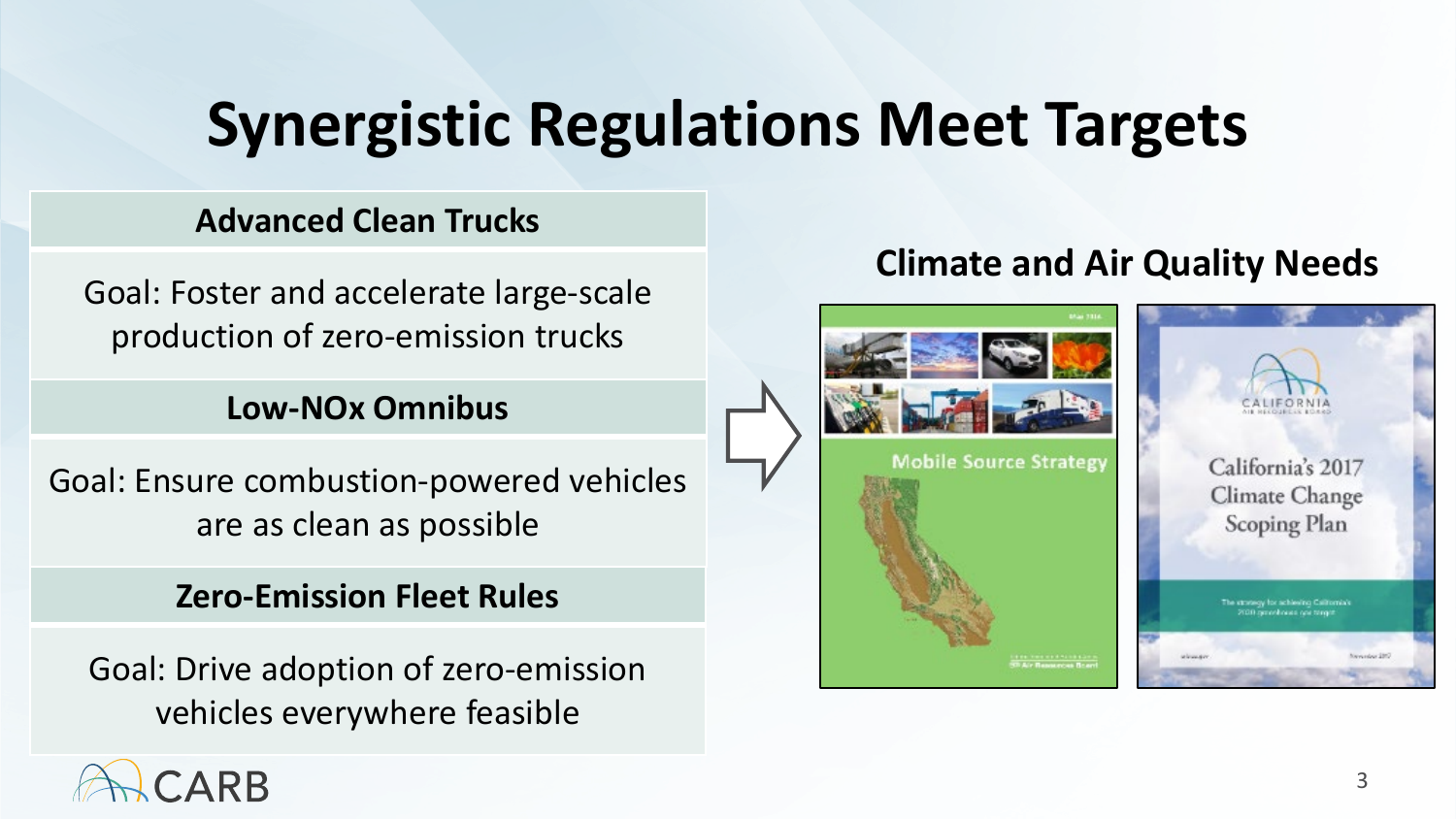### **Advanced Clean Trucks Proposal**

| <b>Manufacturer ZEV</b>                           | <b>Large Entity</b>                                                                |
|---------------------------------------------------|------------------------------------------------------------------------------------|
| <b>Sales</b>                                      | Reporting                                                                          |
| Must sell ZEVs as a<br>percentage of annual sales | One time reporting in 2021<br>Vehicles, facilities,<br>contracted vehicle services |

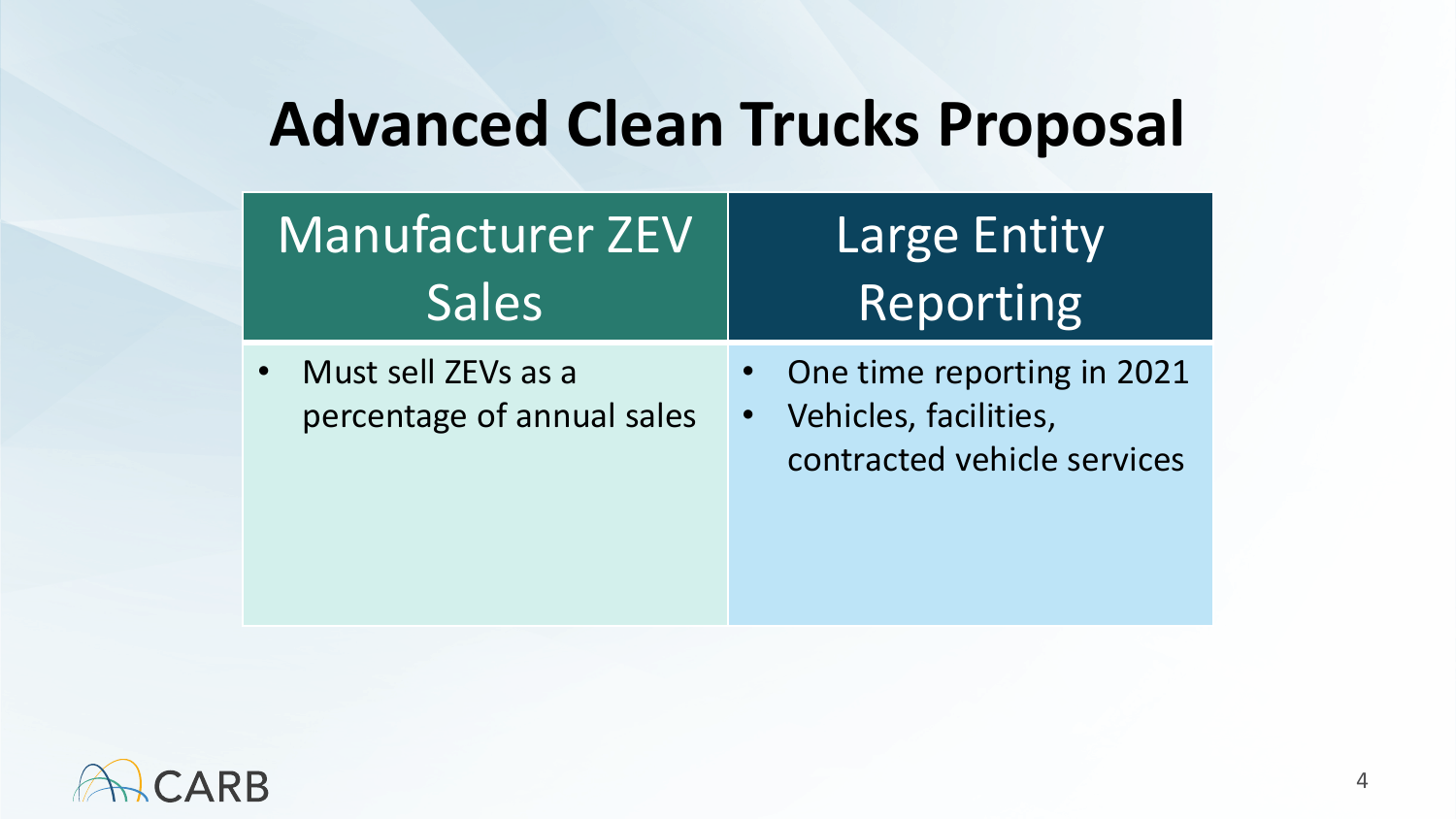### **Board Direction from Initial Hearing**

- Increase the number of zero-emission trucks sold and deployed
- Accelerate benefits in disadvantaged communities
- Evaluate EMA proposal of 100% ZEV sales by market segment
- Work with industry to streamline the reporting requirement
- **Expedite complementary zero-emission fleet rules**
- **Example 1** Establish pathway to 2045 carbon neutrality
- Additional considerations

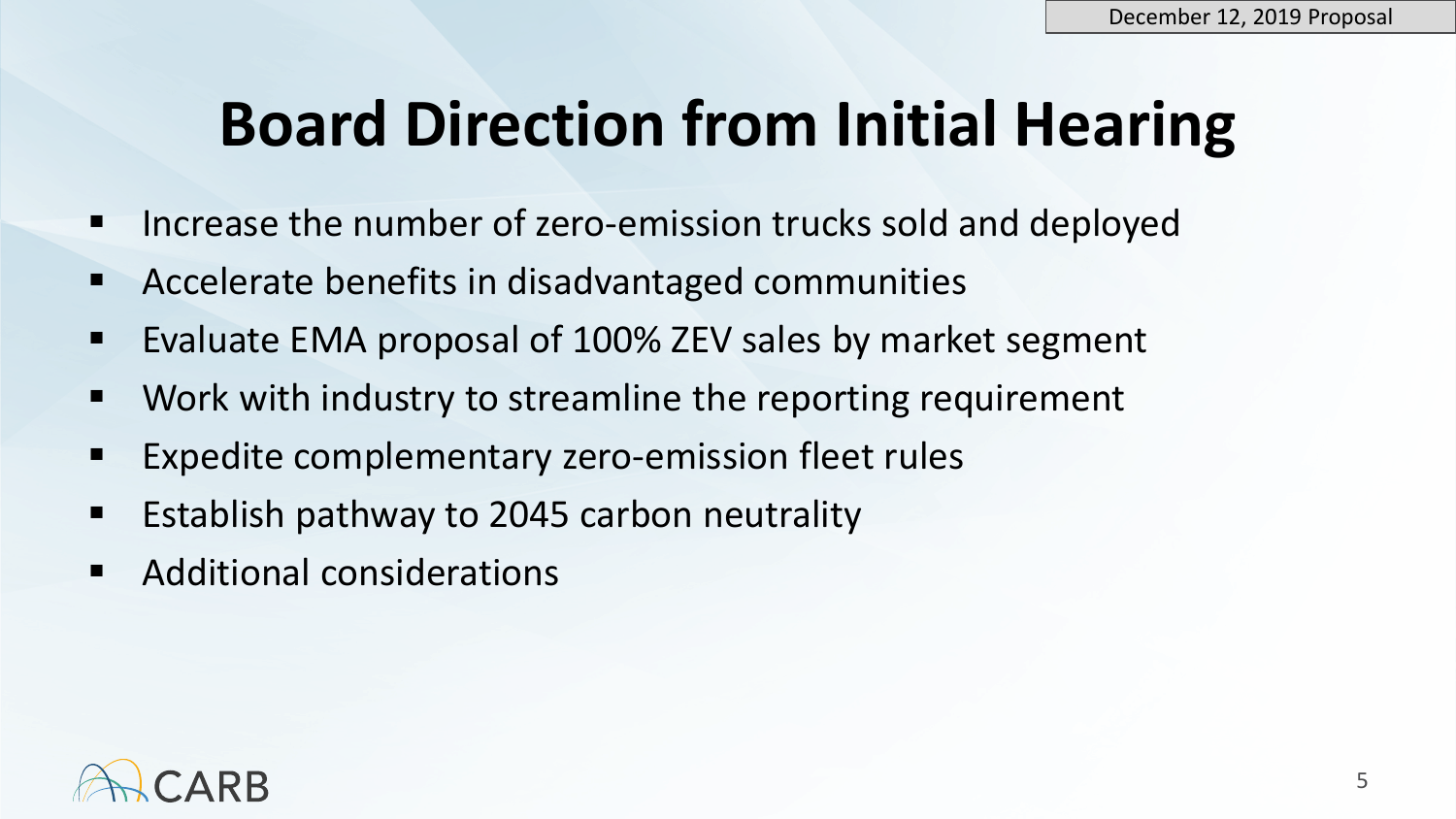

### **Assessing the EMA Proposal**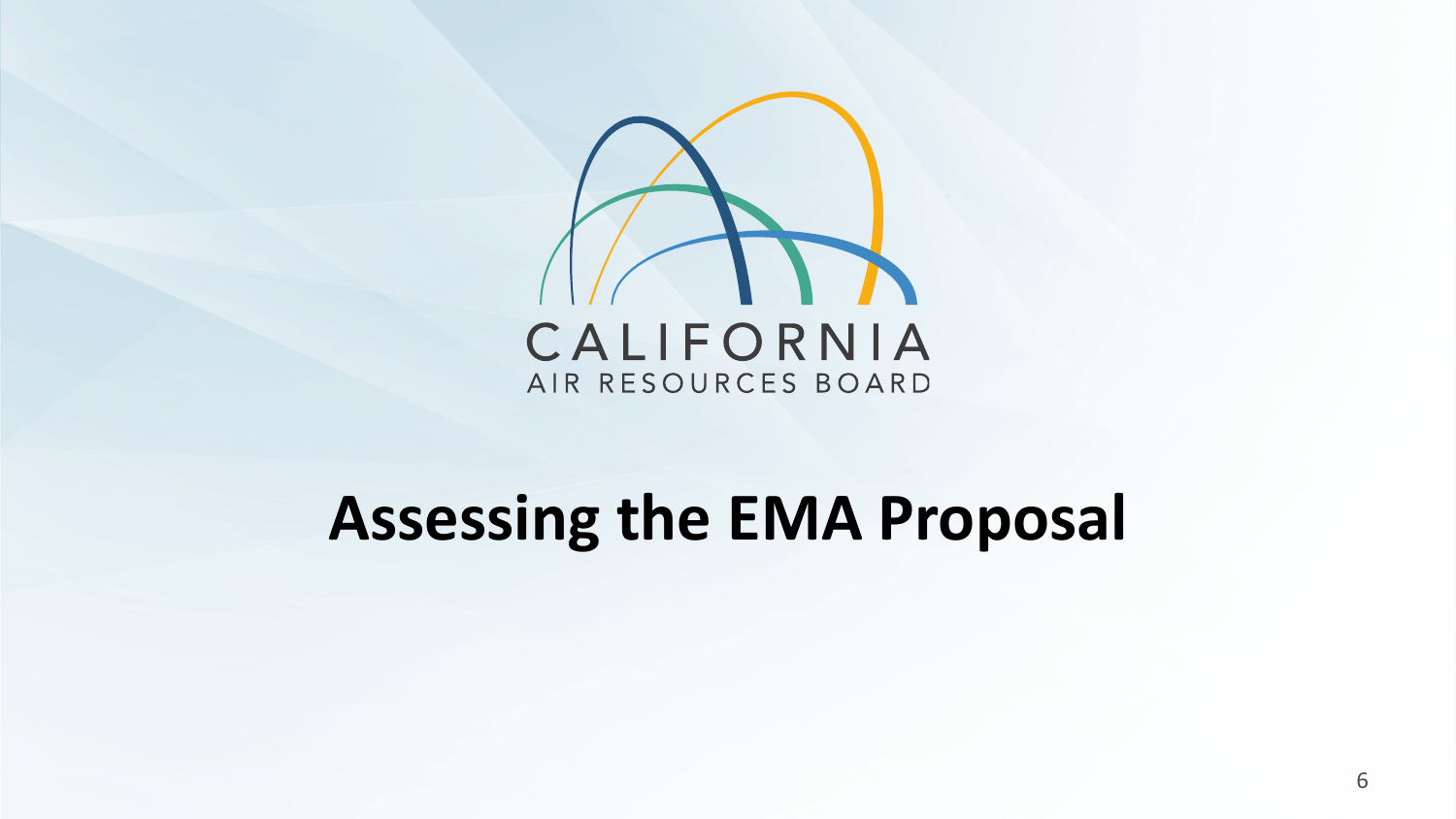### **EMA Proposal**

- Identify specific segments and require 100% ZE sales and purchases
	- 2023 All school buses and stepvan sales to municipalities
	- 2024 All sales to public utilities and all yard tractor sales
	- 2025 All stepvans, airport service vehicles, all shuttle bus sales
	- 2026 All refuse trucks
	- 2027 Concept continues for other segments

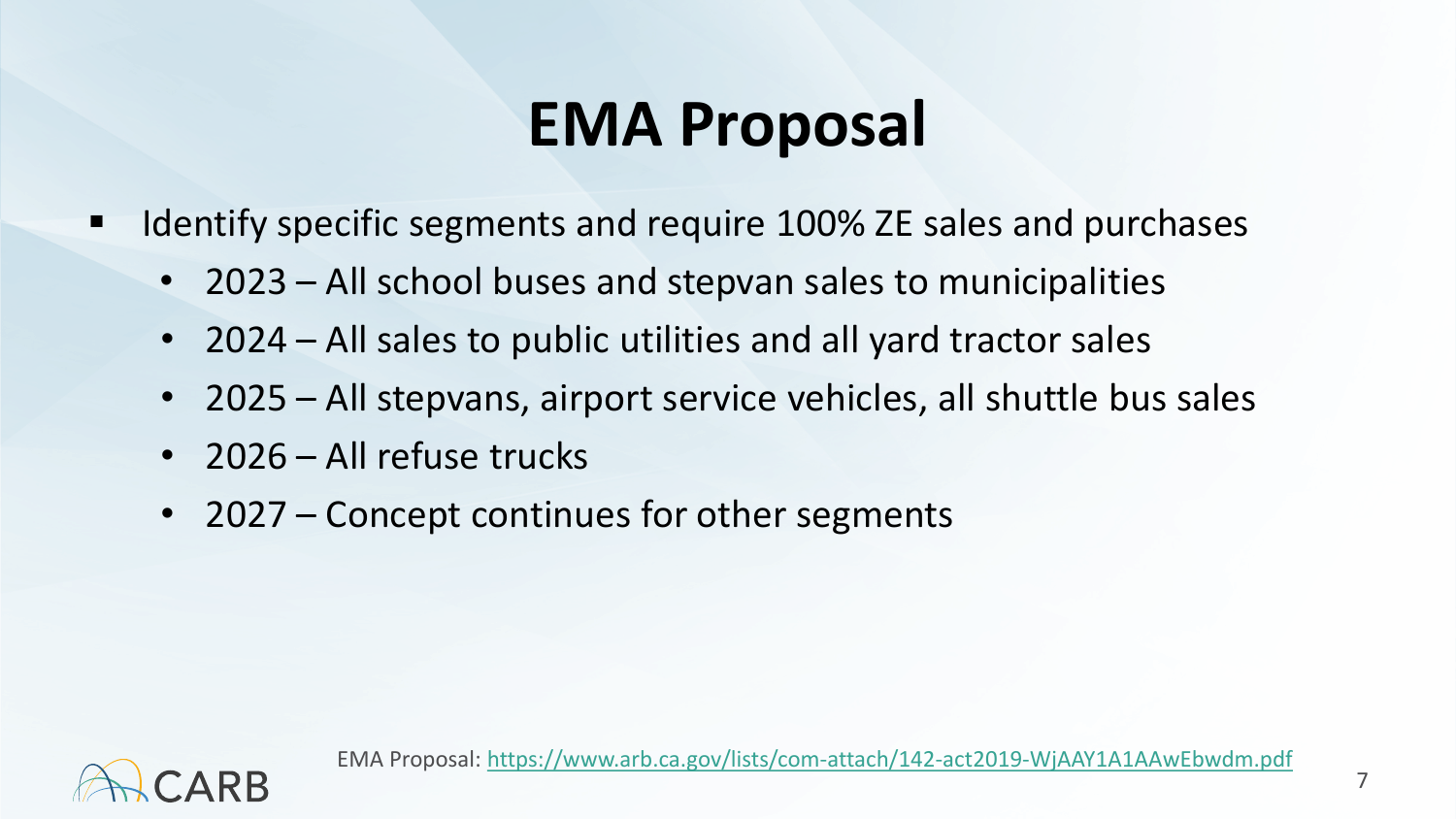### **EMA Proposal Issues**

- Cannot incorporate into manufacturer sales proposal
- EMA proposal puts all responsibility on fleets
- EMA acknowledges 100% in any sector not feasible
- Does not substantially increase vehicles deployed
- **If Impractical in certain applications** 
	- Drayage, pickups, vehicles with multiple configurations

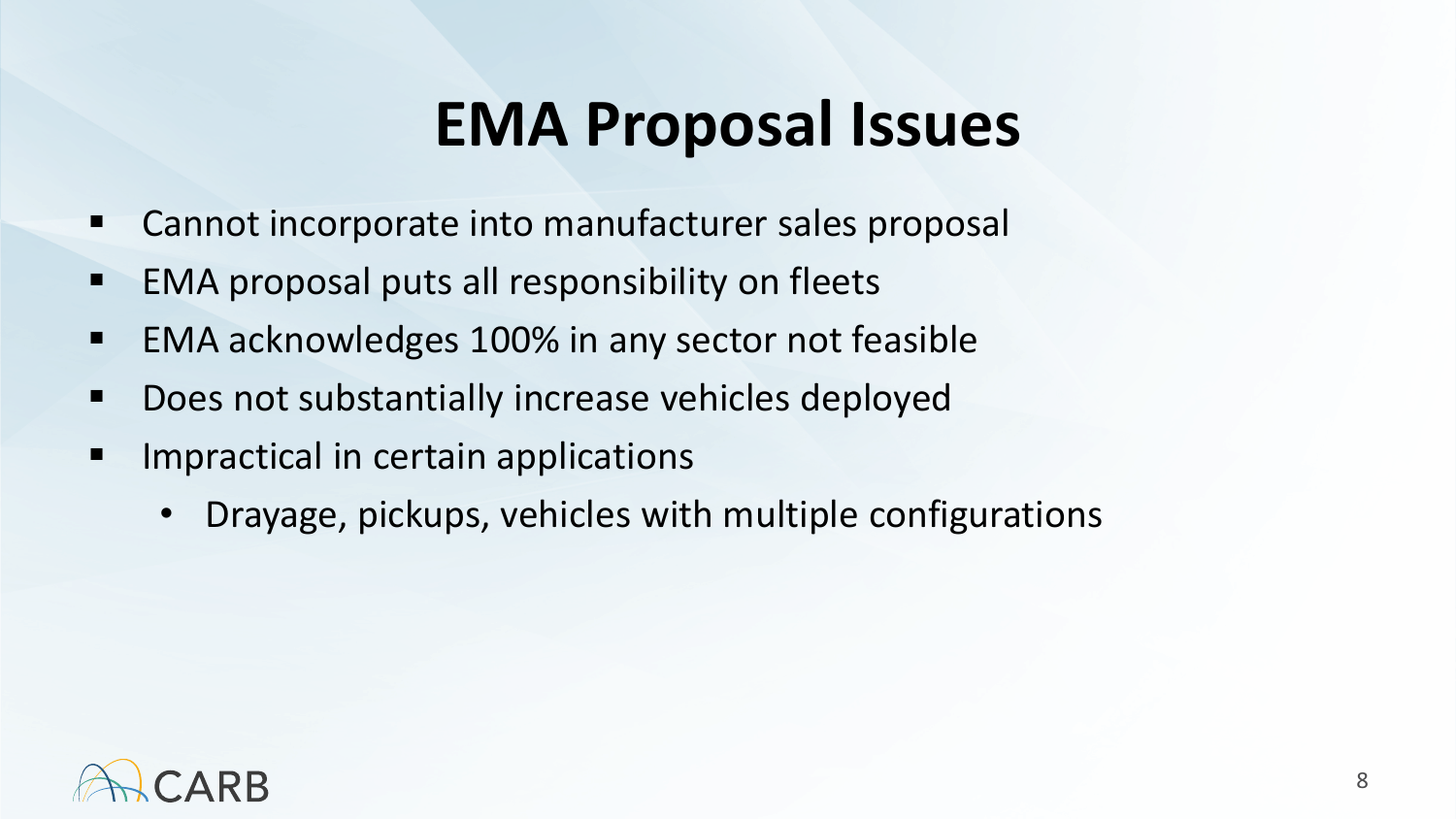

### **Updated Proposal How to Increase ZEV Sales**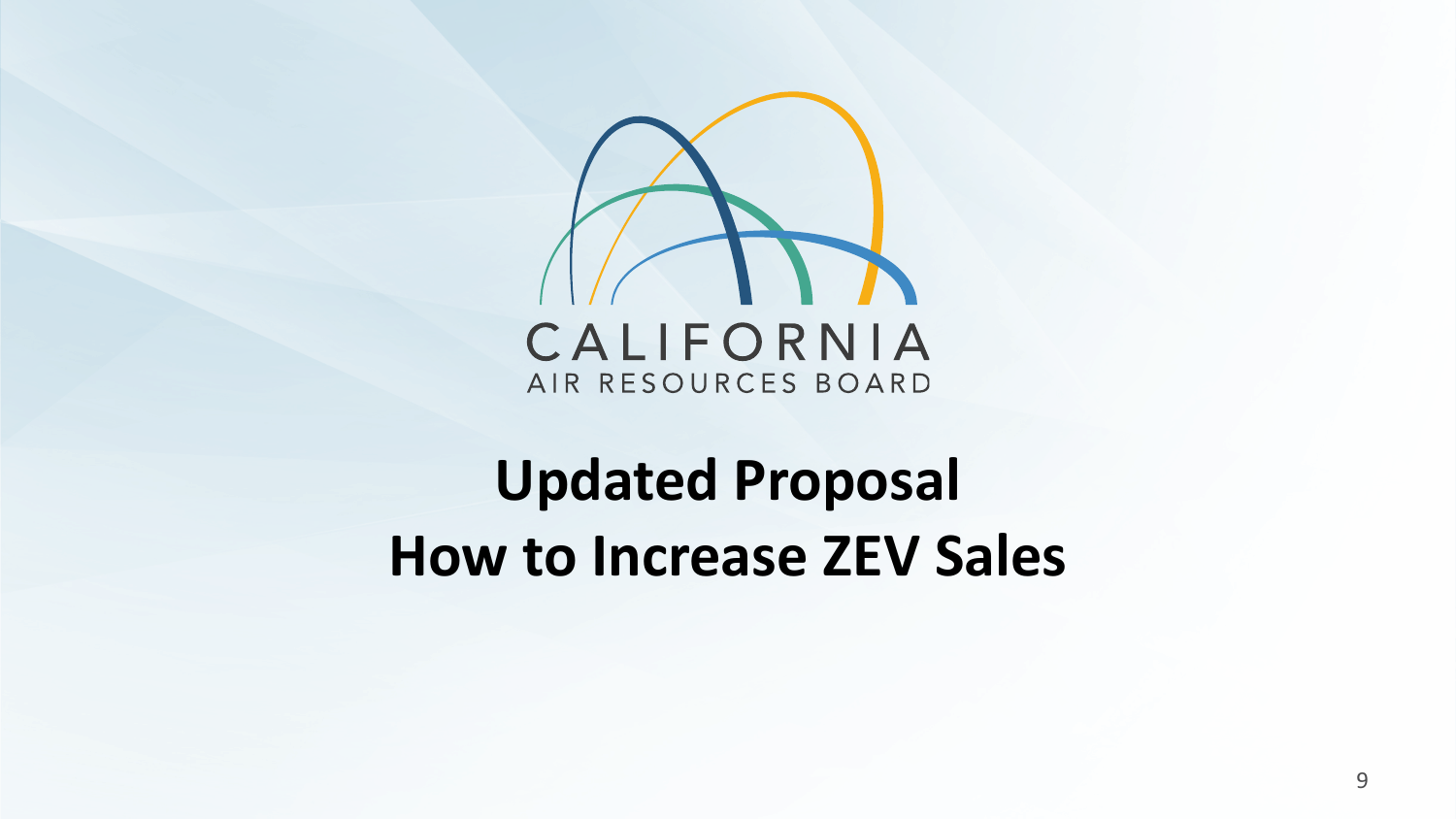### **Diverse Universe of Class 2b-8 Vehicles**

#### **Class 2b-3 Class 4-8 Class 7-8 Tractors**











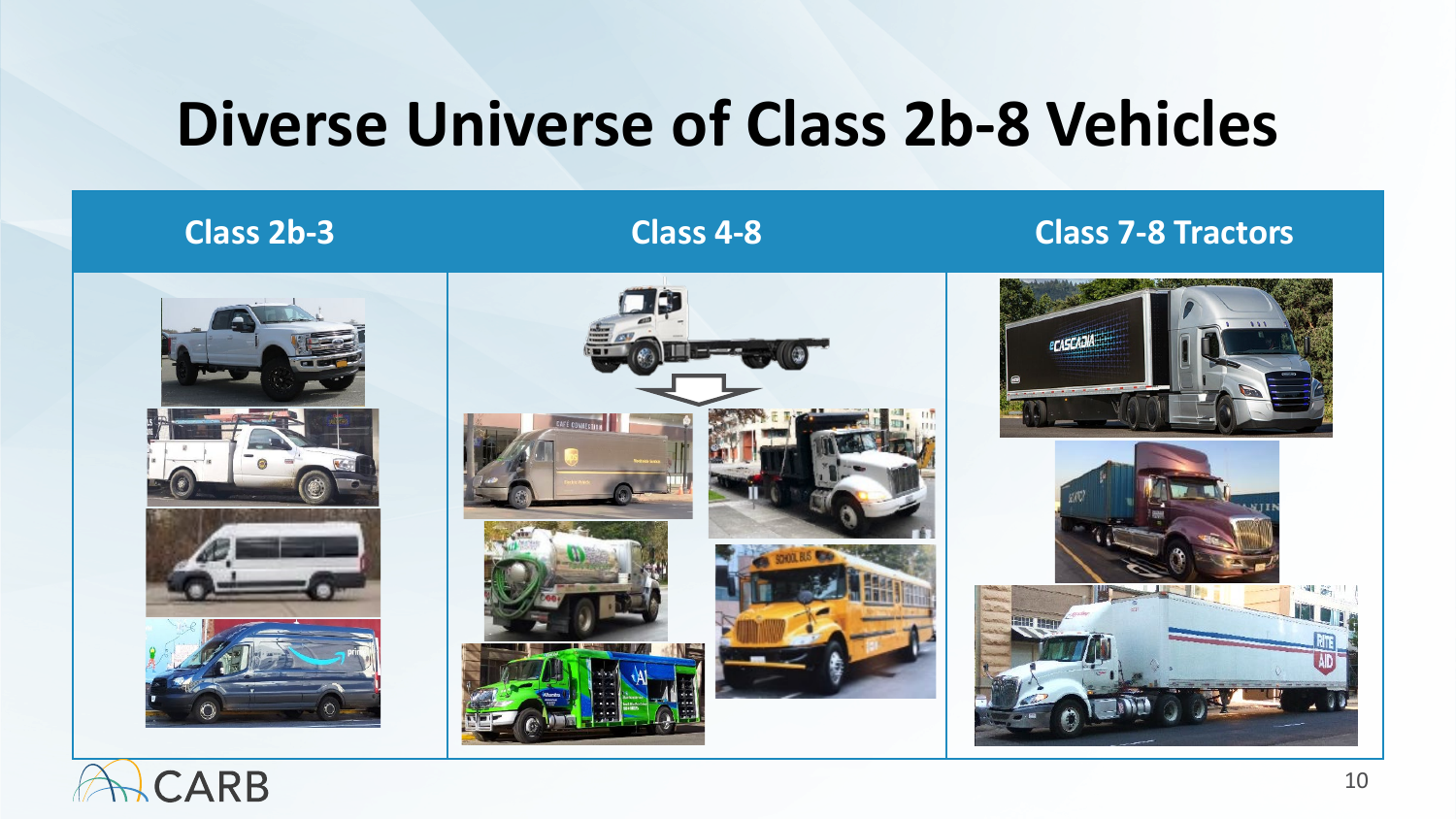### **Changes to Increase Early Requirements**

- Bring requirements up one year
	- Manufacturers launching products before rule starts
	- Early compliance expected
- Include pickups in 2024 MY
	- Six different ZE pickups announced before 2024 MY
	- Multiple in Class 2b-3
- COVID-19 is not a reason to delay



| <b>Model Year</b><br>(MY) | Class 2b-3 | <b>Class 4-8</b> | <b>Class 7-8</b><br><b>Tractors</b> |
|---------------------------|------------|------------------|-------------------------------------|
| 2024                      | 3%         | 7%               | 3%                                  |
| 2025                      | 5%         | 9%               | 5%                                  |
| 2026                      | 7%         | 11%              | 7%                                  |
| 2027                      | 9%         | 13%              | 9%                                  |
| 2028                      | 11%        | 24%              | 11%                                 |
| 2029                      | 13%        | 37%              | 13%                                 |
| 2030                      | 15%        | 50%              | 15%                                 |

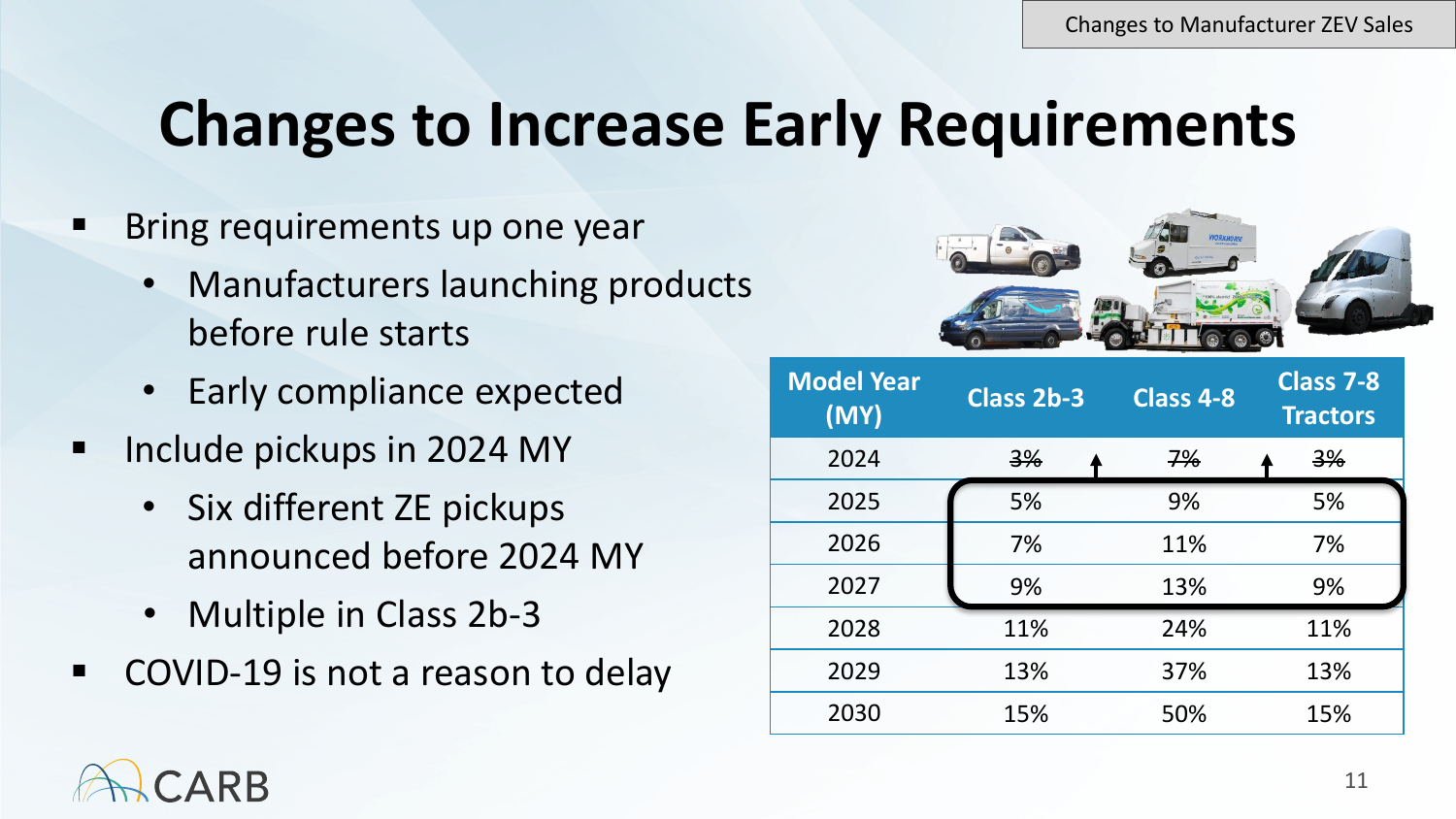Changes to Manufacturer ZEV Sales

### **Changes to Align with Port Goals Increase Tractor Numbers**

- **Increase tractor sales starting 2026**
- **Directionally consistent with port's clean air** goals
- **Provide increased benefits to disadvantaged** communities

| <b>Model Year (MY)</b> | Class 7-8<br><b>Tractors</b> |
|------------------------|------------------------------|
| 2024                   | <del>3%</del> 5%             |
| 2025                   | 5%-7%                        |
| 2026                   | 7% 10%                       |
| 2027                   | 9% 15%                       |
| 2028                   | 11% 20%                      |
| 2029                   | <b>13% 25%</b>               |
| 2030                   | 15% 30%                      |



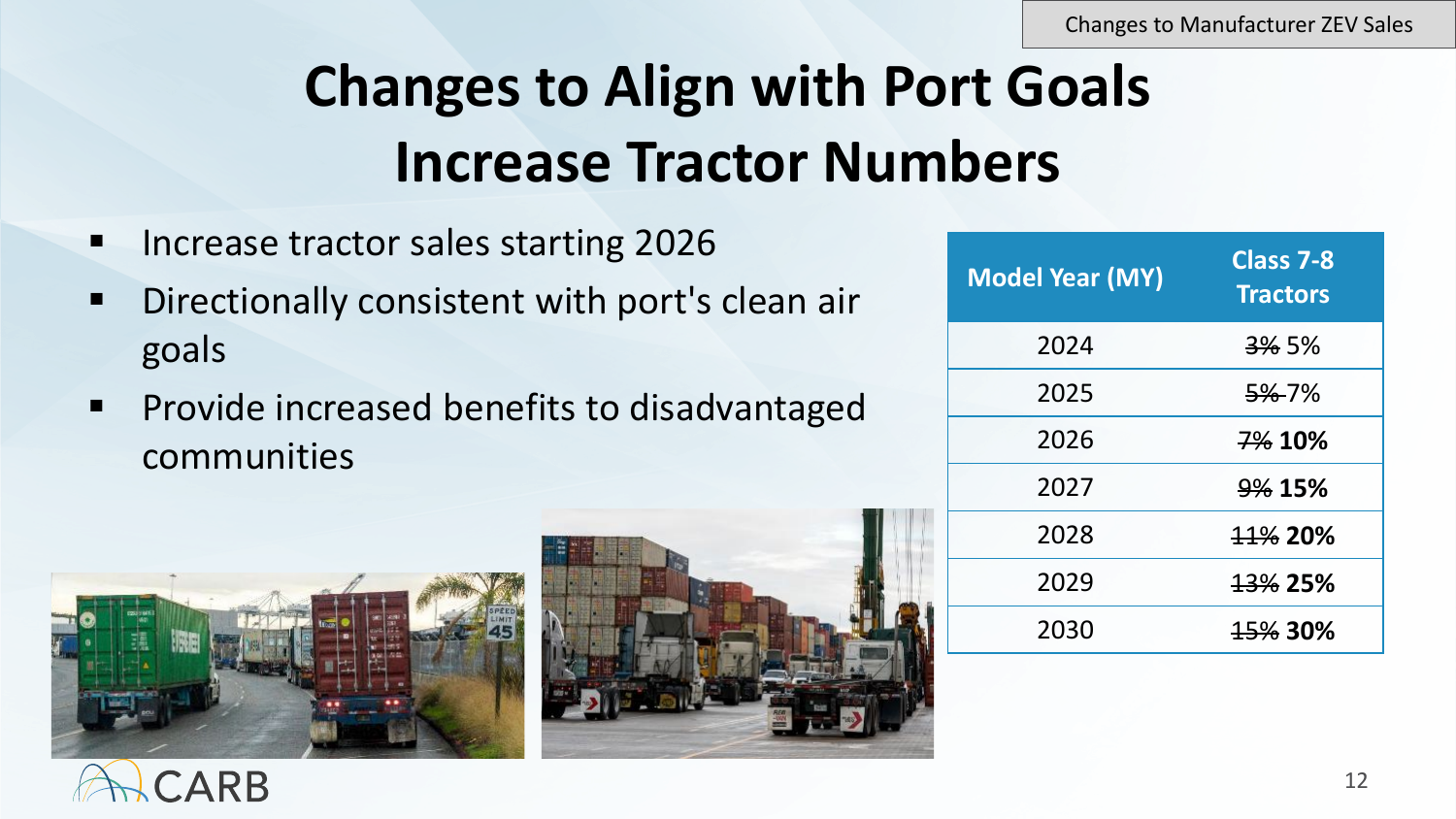### **Changes to Increase Requirements in Later Years**

- Class 2b-3 Increase requirements based on higher ZE pickup feasibility plus recent ZE van announcements
- Class 4-8 Increase requirements after 2026 to smooth out ramp up

| <b>Model Year</b><br>(MY) | Class 2b-3       | <b>Class 4-8</b>   |
|---------------------------|------------------|--------------------|
| 2024                      | <del>3%</del> 5% | 7% 9%              |
| 2025                      | <del>5%</del> 7% | <b>9% 11%</b>      |
| 2026                      | 7% 10%           | 13%                |
| 2027                      | 9% 15%           | <del>13%</del> 20% |
| 2028                      | <b>11% 20%</b>   | 24% 30%            |
| 2029                      | <b>13% 25%</b>   | 37% 40%            |
| 2030                      | <b>15% 30%</b>   | 50%                |

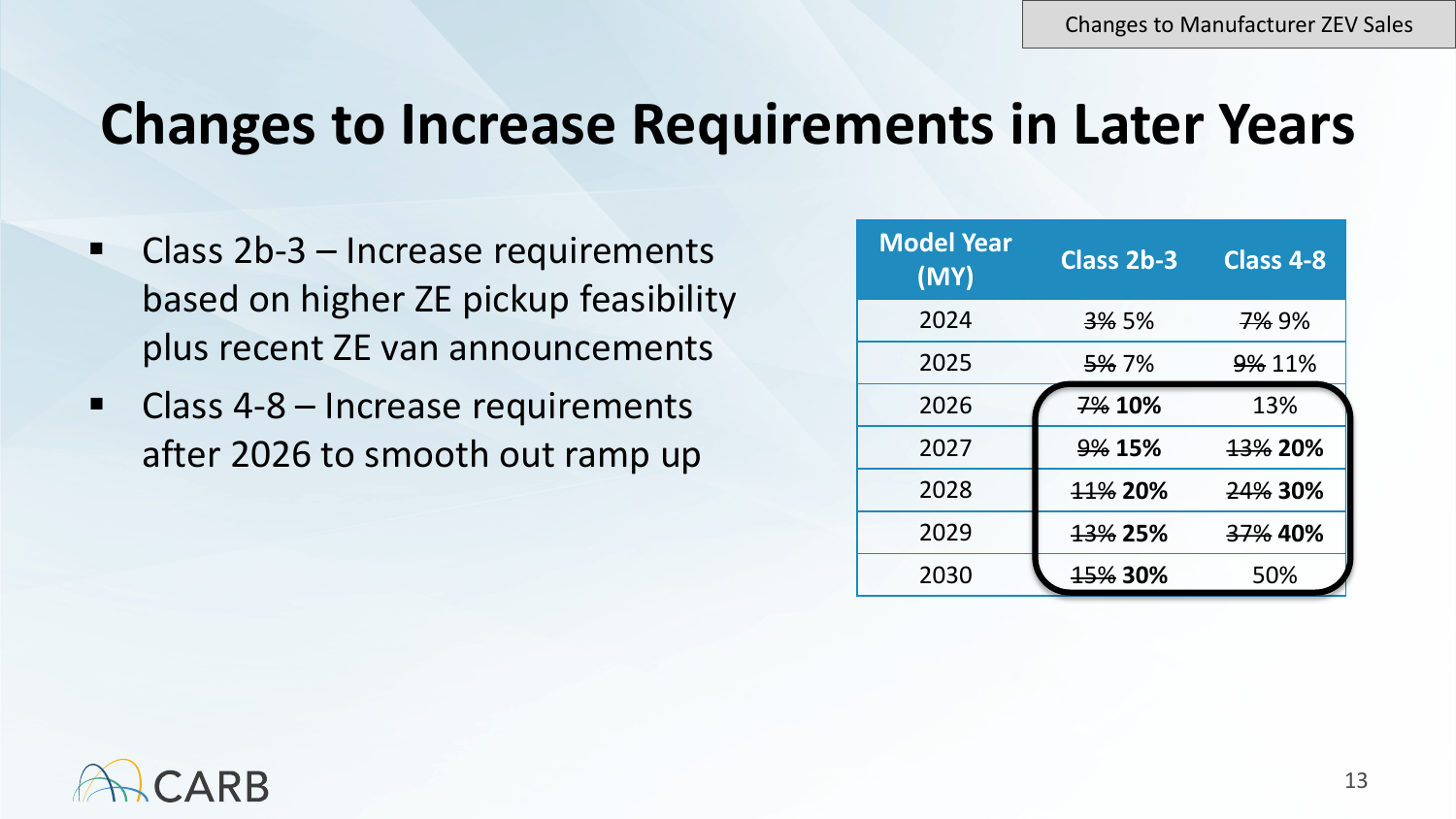### **Continue Ramp-up Past 2030**

- **Example 1** Establish pathway to 2045 carbon neutrality goal
- **Achieve 15% ZE fleet by 2035**
- **Aligns with San Pedro Bay Ports** goal of roughly 17,000 ZE drayage trucks by 2035

| <b>Model Year</b><br>(MY) | Class 2b-3         | Class 4-8          | Class 7-8<br><b>Tractors</b> |
|---------------------------|--------------------|--------------------|------------------------------|
| 2024                      | <del>3%</del> 5%   | <del>7%</del> 9%   | <del>3%</del> 5%             |
| 2025                      | <del>5%</del> 7%   | <b>9% 11%</b>      | <del>5%</del> 7%             |
| 2026                      | <del>7%</del> 10%  | 13%                | 7% 10%                       |
| 2027                      | <b>9% 15%</b>      | <del>13%</del> 20% | <b>9% 15%</b>                |
| 2028                      | <del>11%</del> 20% | <del>24%</del> 30% | <del>11%</del> 20%           |
| 2029                      | <del>13%</del> 25% | <del>37%</del> 40% | <del>13%</del> 25%           |
| 2030                      | <del>15%</del> 30% | 50%                | <del>15%</del> 30%           |
| 2031                      | 35%                | 55%                | 35%                          |
| 2032                      | 40%                | 60%                | 40%                          |
| 2033                      | 45%                | 65%                | 40%                          |
| 2034                      | 50%                | 70%                | 40%                          |
| $2035+$                   | 55%                | 75%                | 40%                          |

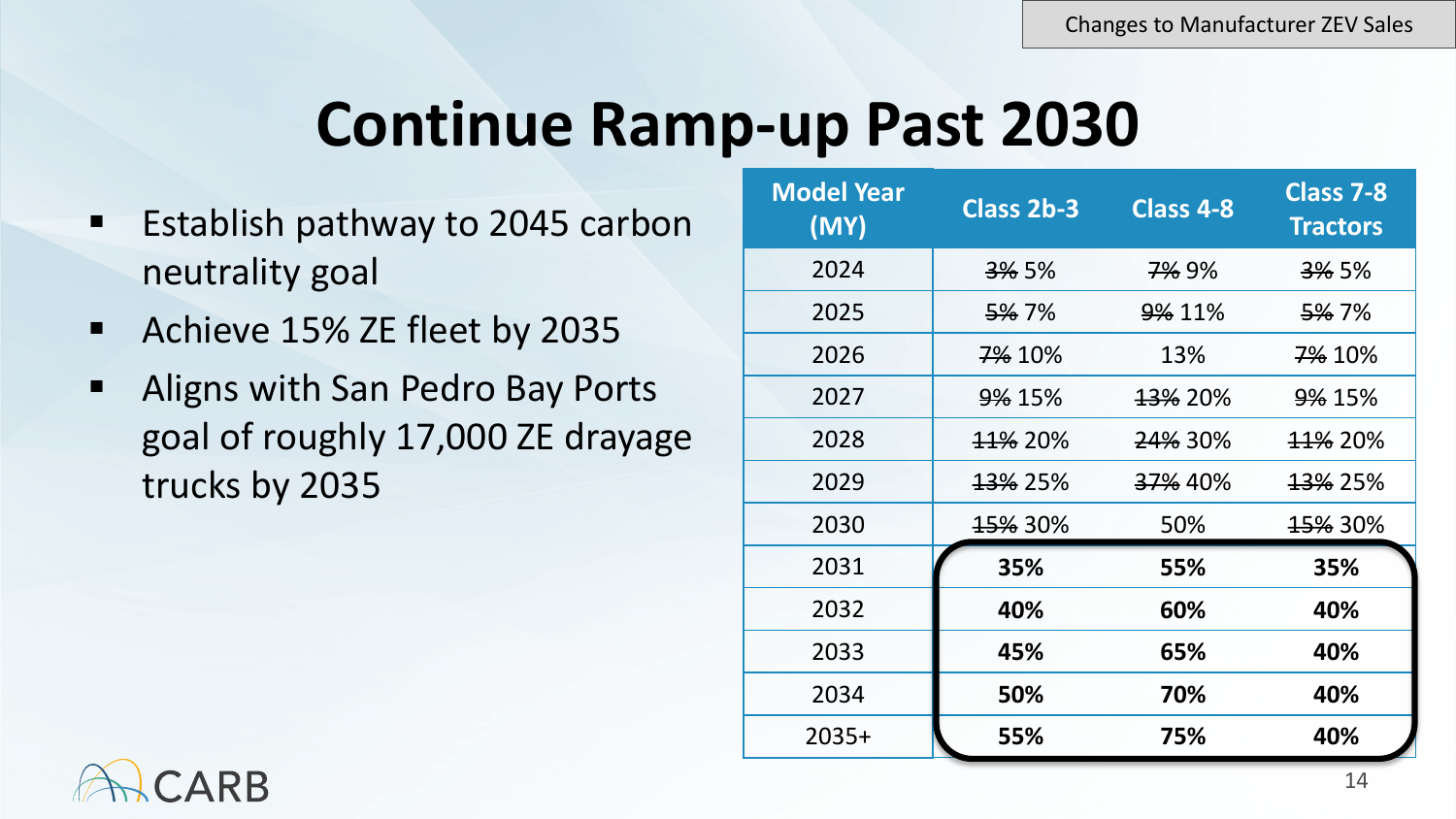### **Other Changes to the Manufacturer ZEV Sales Requirements**

- **Extend plug-in hybrid (NZEV) credit generation to 2035**
- Restructure credit retirement order
- **Provide flexibility to manufacturers of small numbers of tractors**
- Adjustments to Weight Class Modifiers
- Ensure sales counts are to ultimate purchaser in California
- **Other streamlining and clarifications**

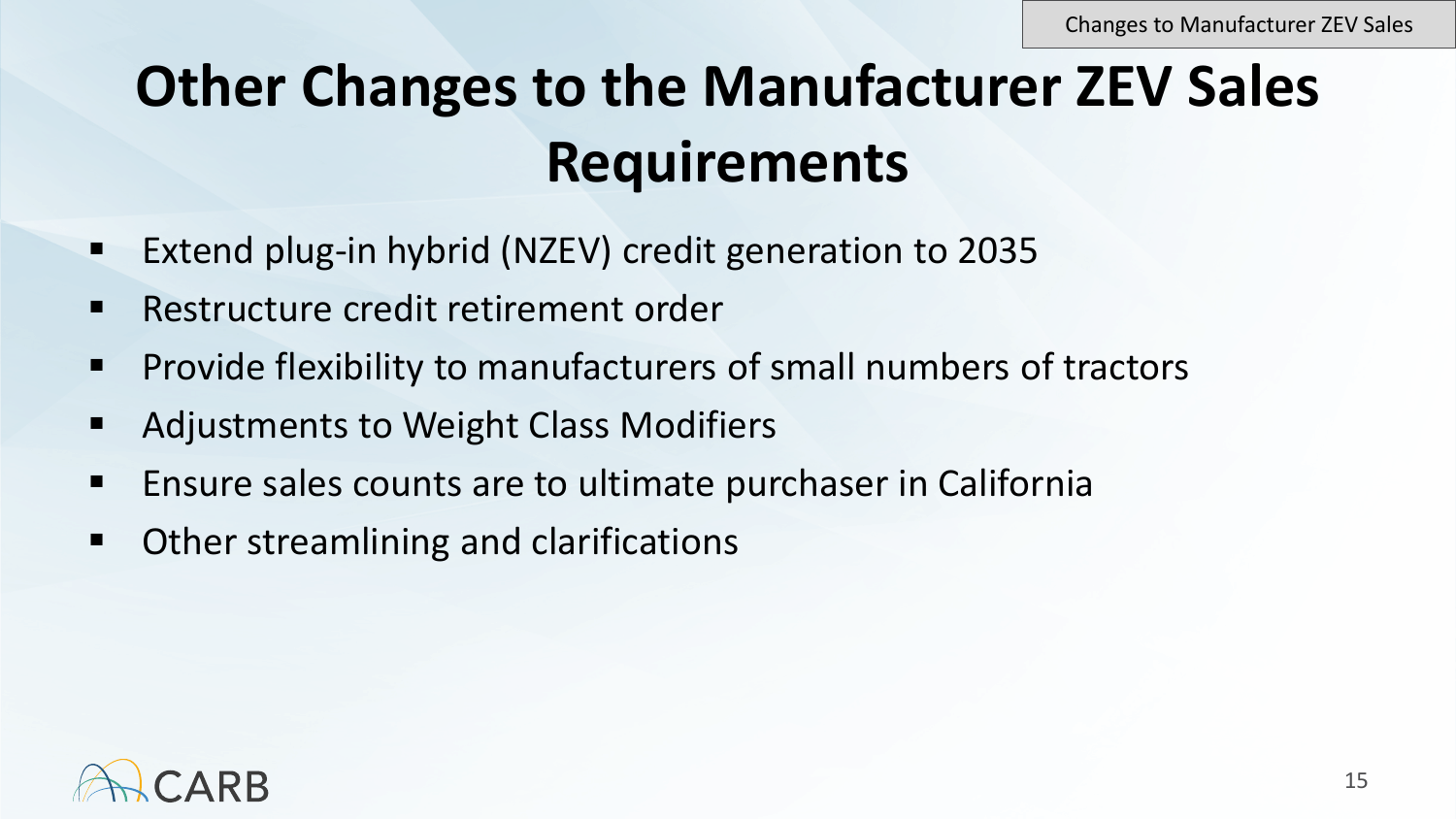# **Updated NOx and PM2.5 Benefits**

- $\blacksquare$  NOx: 6.9 tons per day (tpd) by 2031, 27.9 tpd by 2040
- PM<sub>2.5</sub>: 0.24 tpd by 2031, 0.85 tpd by 2040
	- Includes reduced brakewear PM

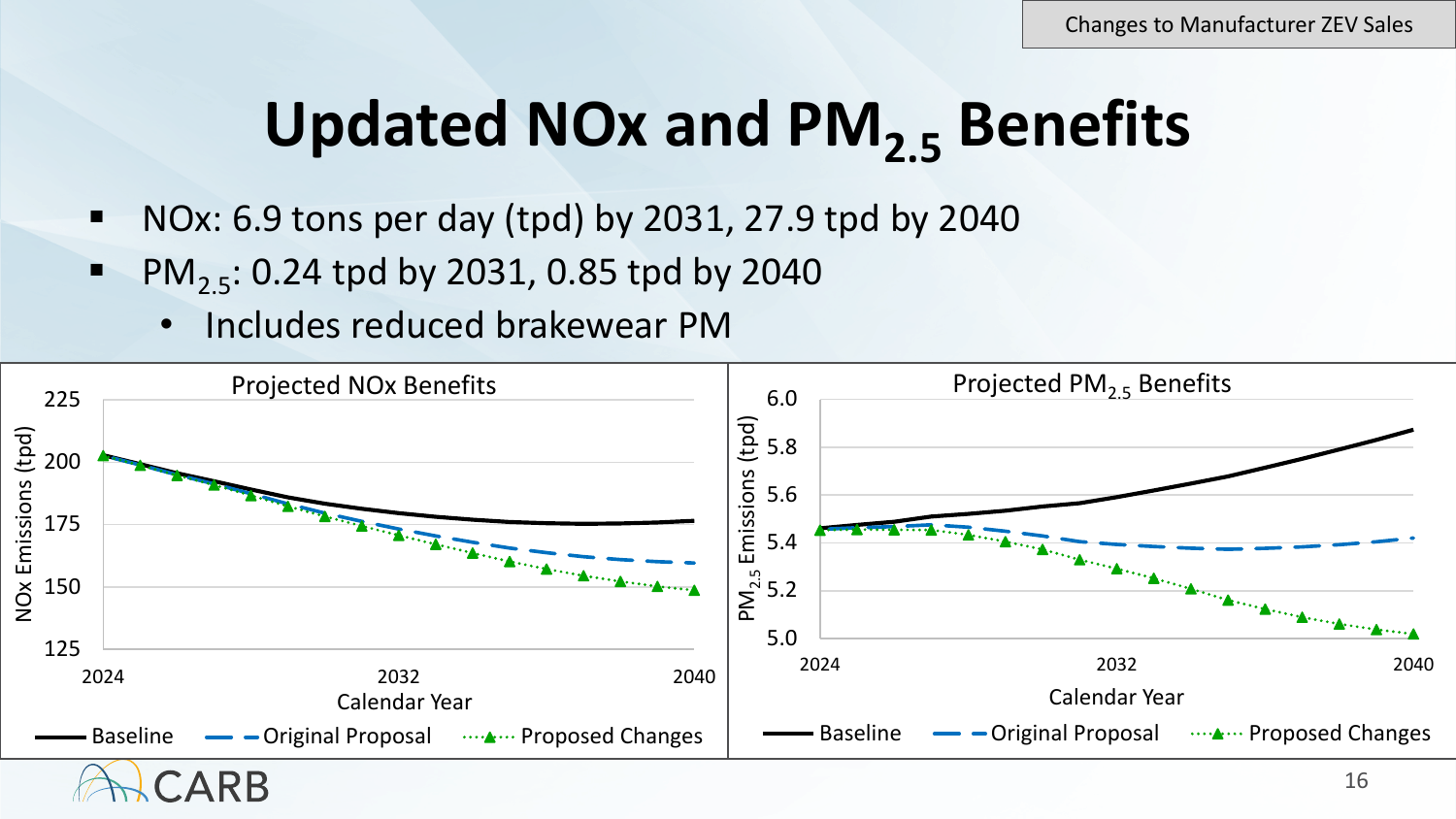### **Projected GHG Benefits**

- 17.9 million metric tons cumulative reduction through 2040
	- Only benefits beyond Phase 2 GHG rule requirements



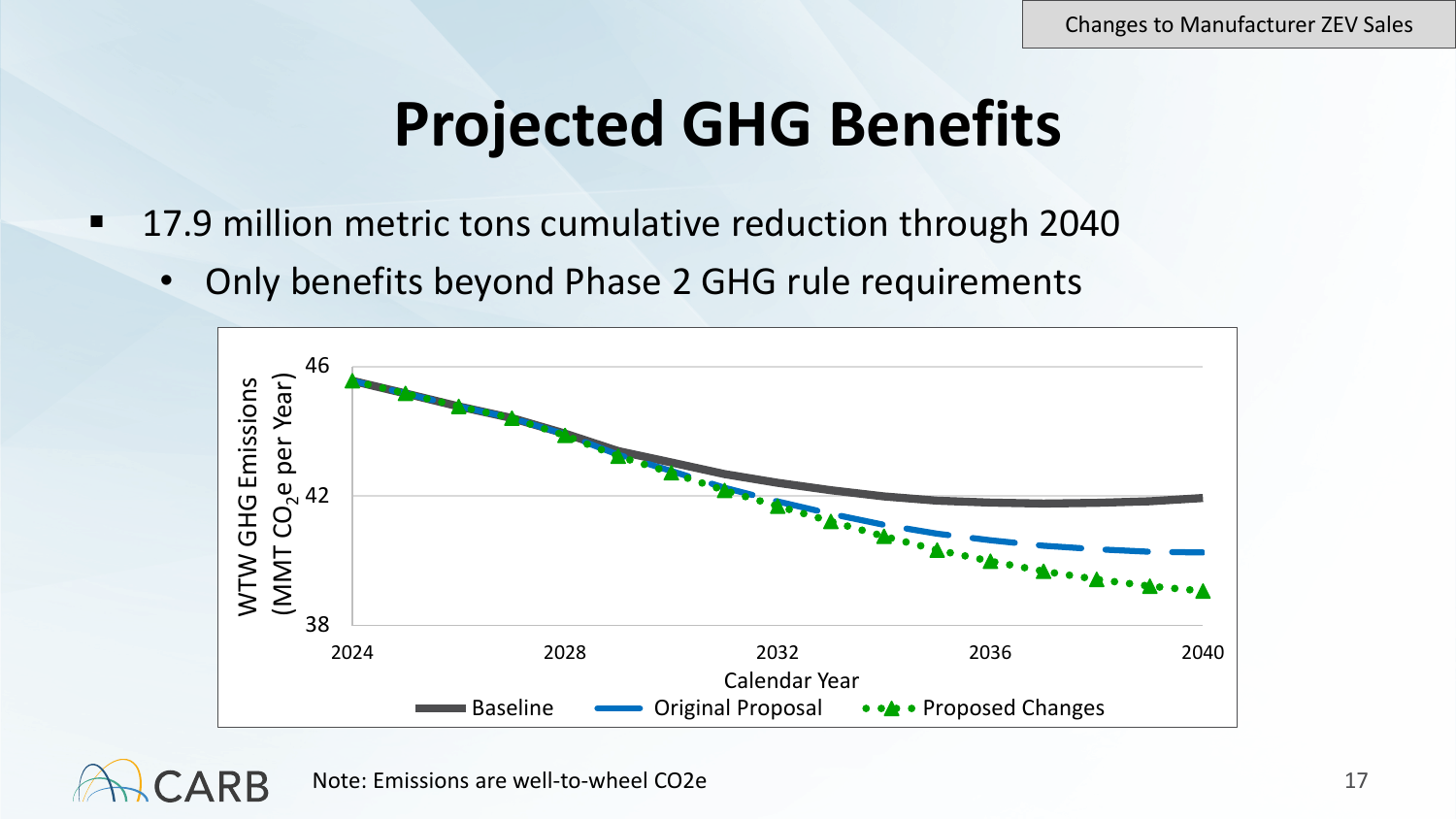### **Additional Benefits**

- **55.9 billion in estimated net savings to California**
- Additional \$8.9 billion in estimated health benefit savings
	- Avoided premature mortality, emergency room visits, hospitalizations, lost workdays
- Net creation of roughly 7,500 jobs
- Reduce energy use and petroleum dependence
- Other societal benefits

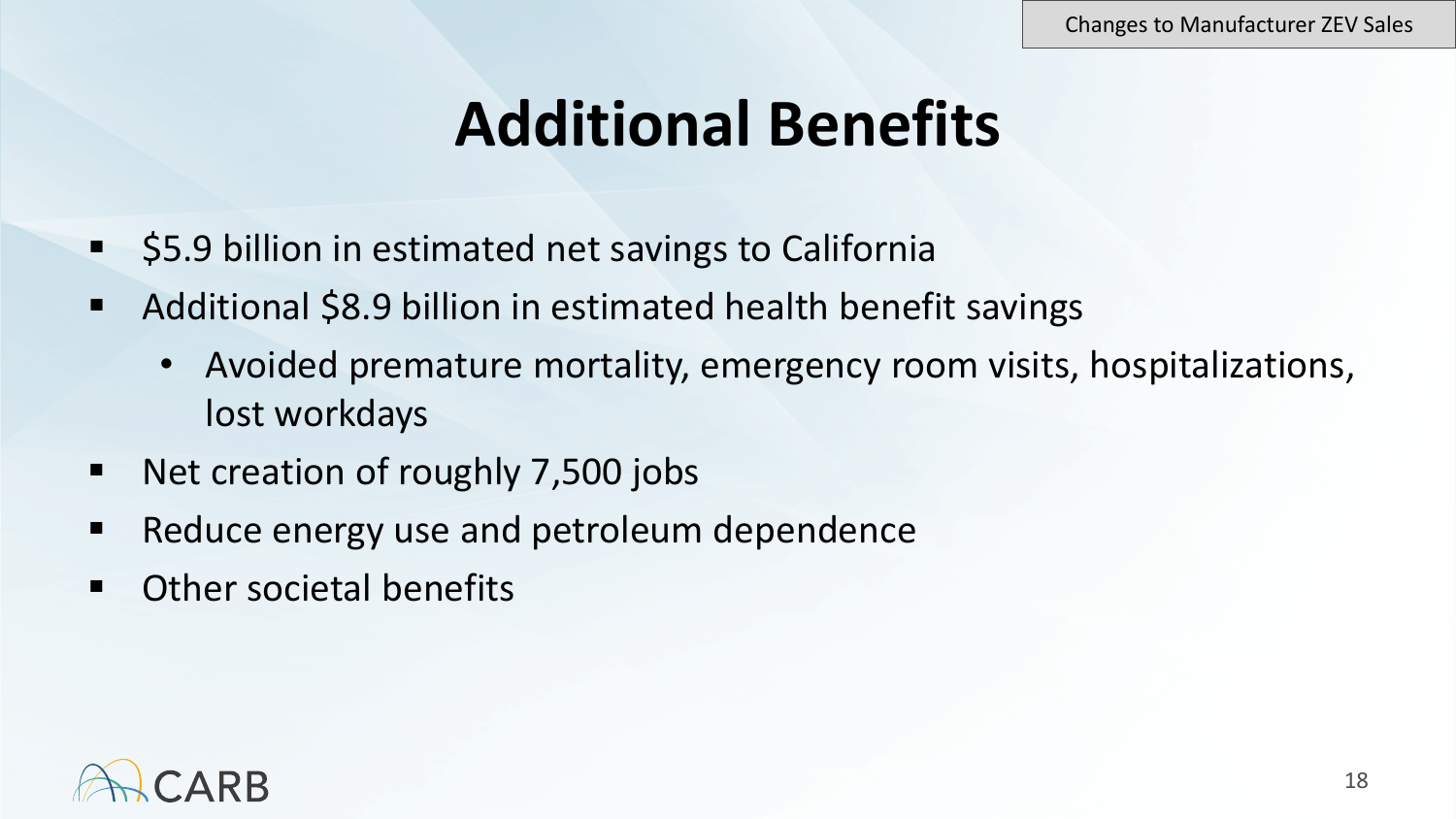

### **Updated Proposal Streamlined Fleet Reporting**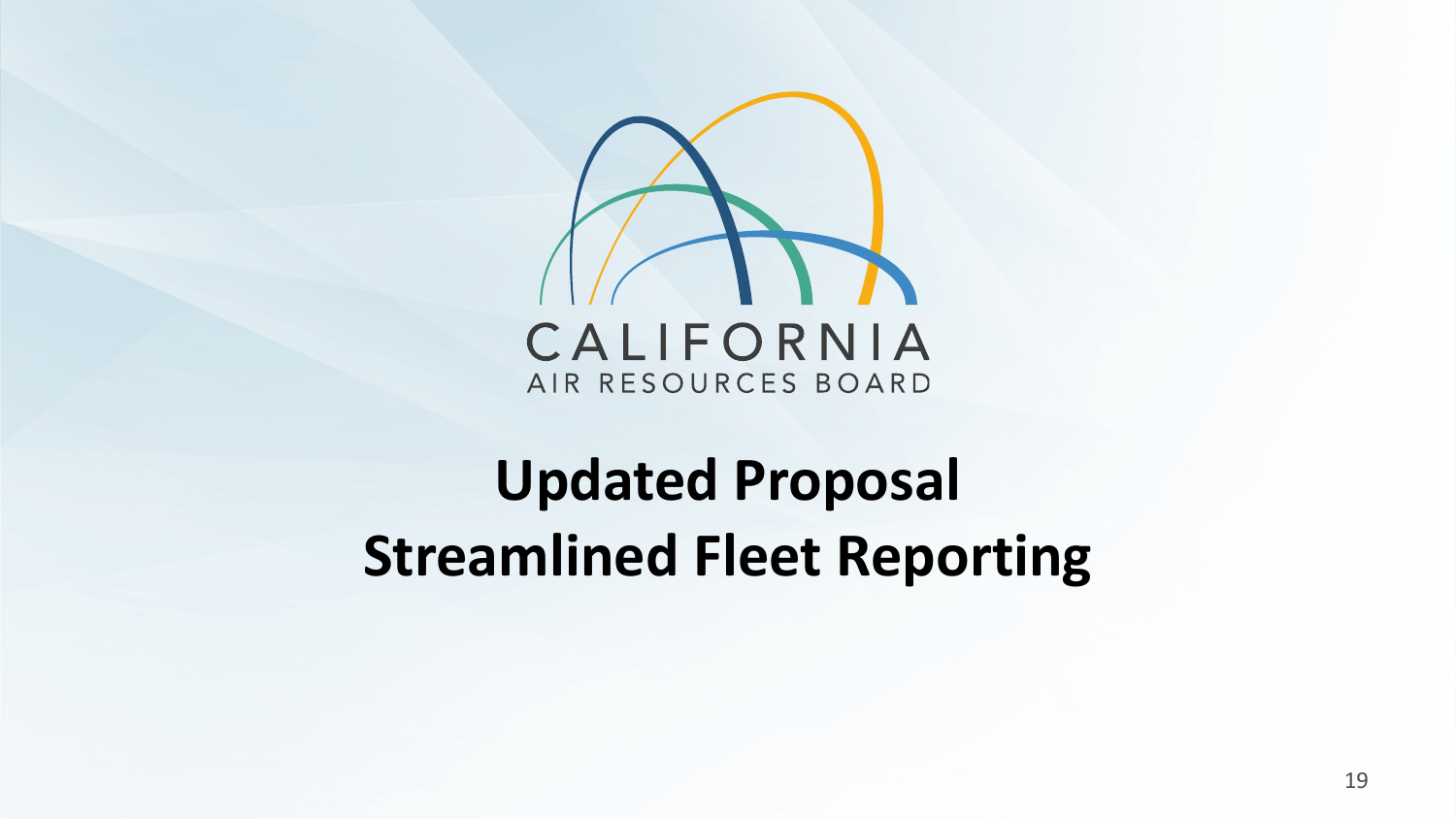### **Changes to Fleet Reporting**

- Limited survey questions to entities that own trucks
- $\blacksquare$  Removed all questions about facilities without vehicles
	- Get facility location, type and truck traffic data with contractor survey and voluntary participation
- **Figure 100 to 50 vehicles** Fleet size threshold reduced from 100 to 50 vehicles
- **EXTEDEMIGEDEDITY STREAMING STATE STATE STATE**

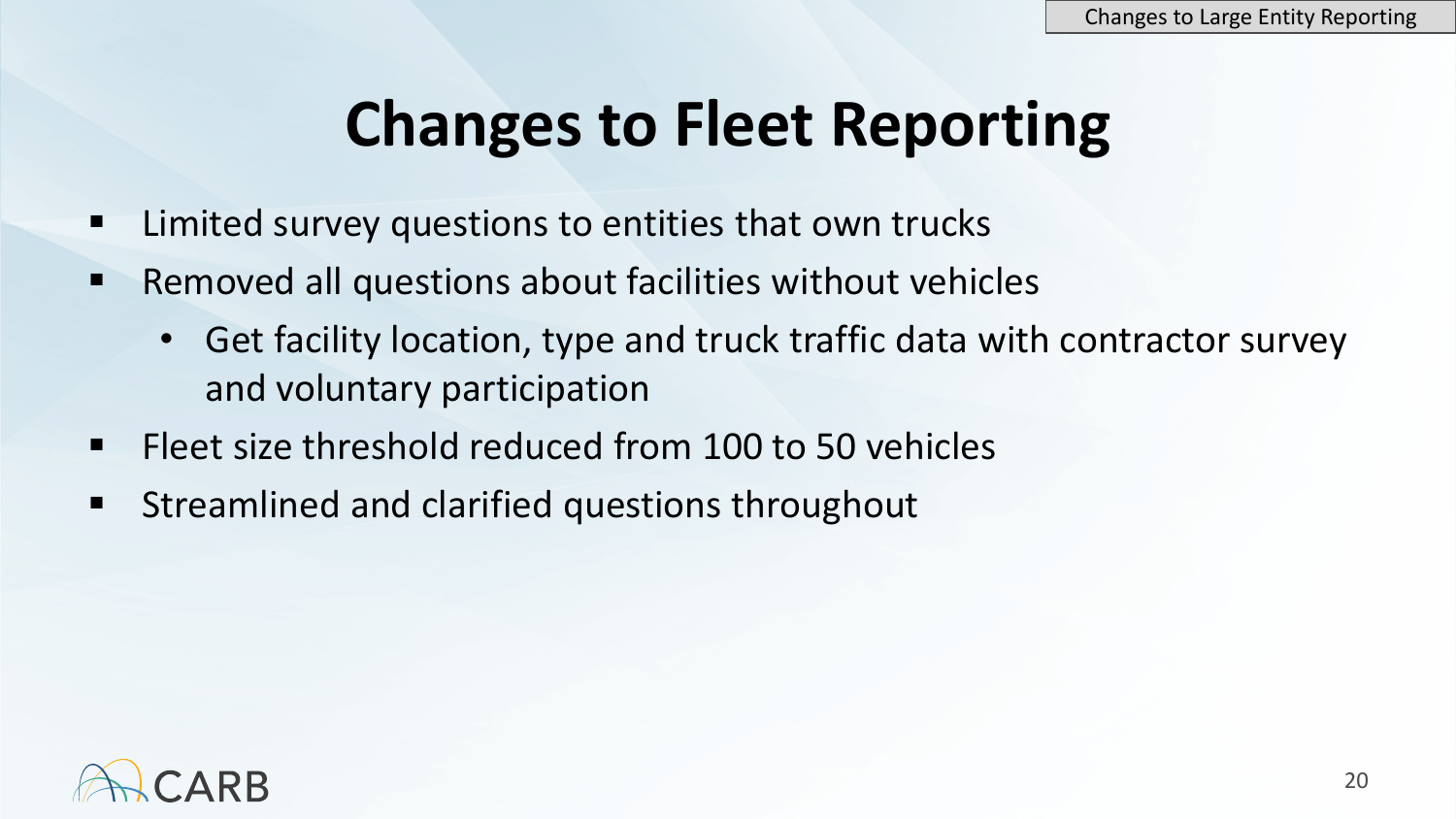### **Changes to Vehicle Reporting**

- More flexibility in determining data collection period
- More clarity and examples on how to use existing data
- Removed light-duty vehicle questions
- Fleet use and location is most critical information needed
	- Necessary to match fleet needs with available ZEVs
	- Determine potential benefits to local communities
	- Facilitate utility infrastructure planning and build-out

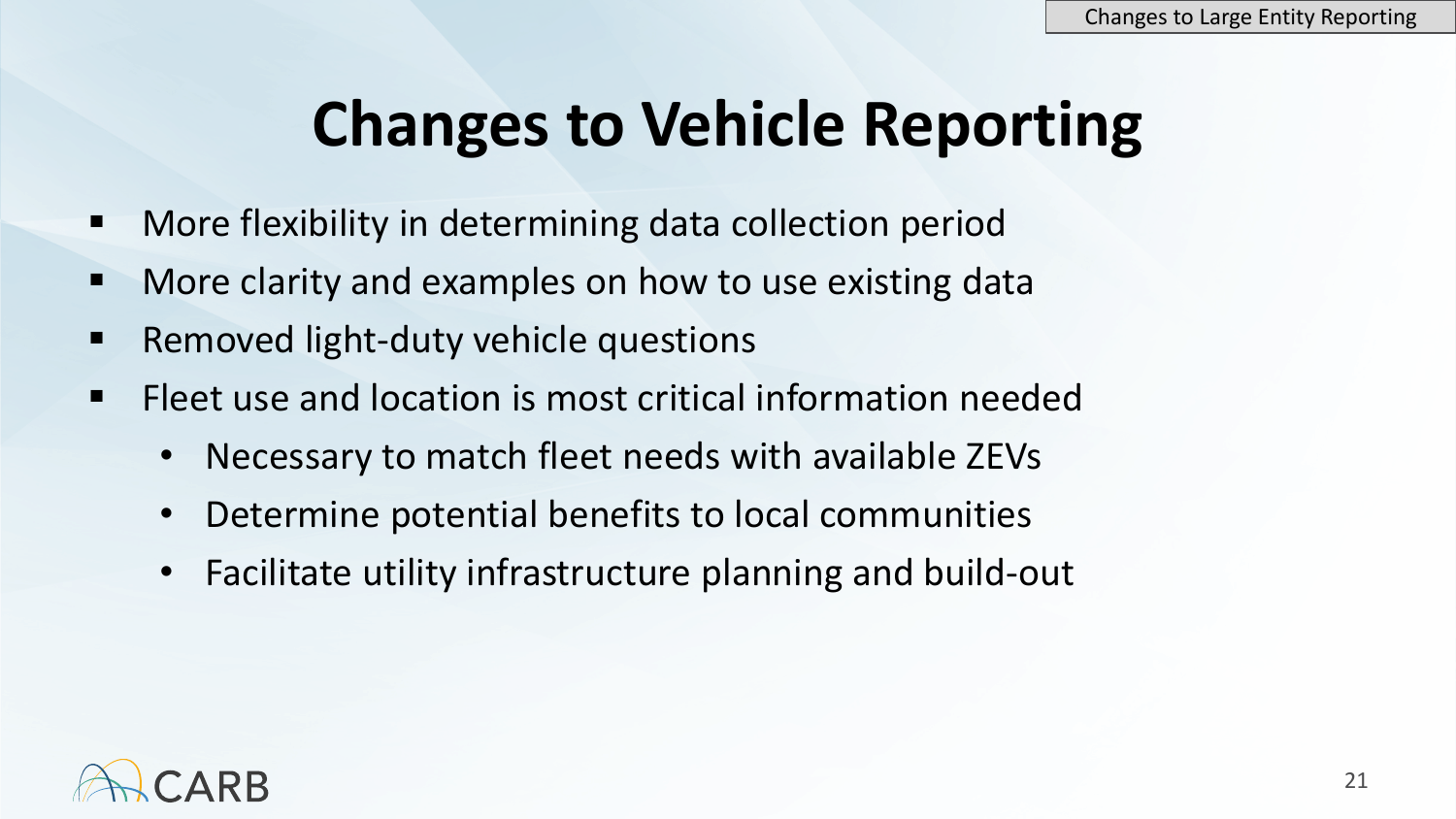### **Environmental Analysis**

- **Draft Environmental Analysis (EA) completed**
- Released for 45-Day public comment period
	- October 25, 2019 to December 9, 2019
- **Final EA and Written Responses to Comments** 
	- Released in June 2020